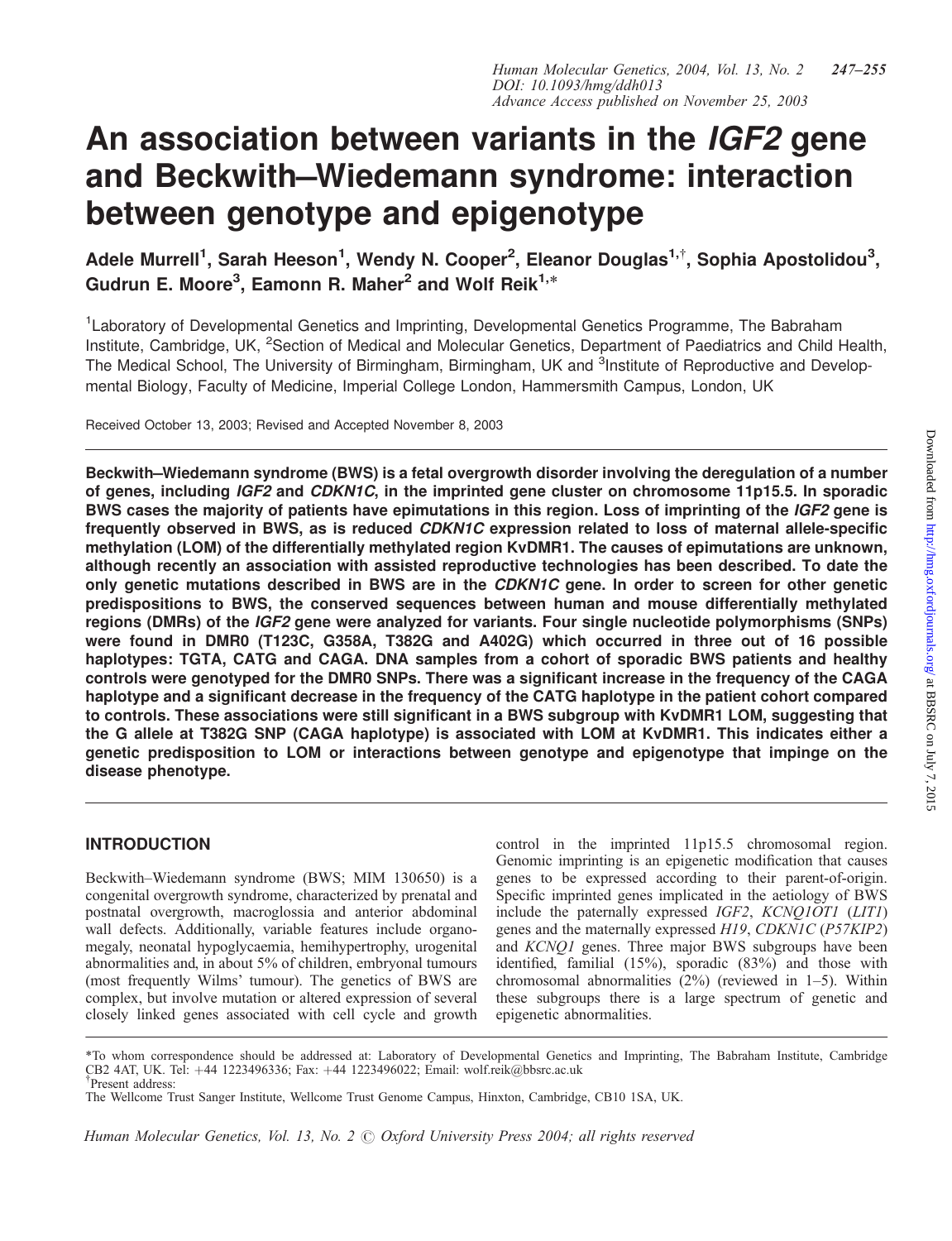Among familial cases, about 40% carry mutations of CDKNIC (6–9). The majority of BWS cases are sporadic and these can be subdivided according to their molecular pathology. Thus CDKNIC mutations occur in  $\sim$  5% and uniparental disomy accounts for another 10–20% of sporadic BWS cases. Up to 60% of sporadic cases are due to epigenetic modifications. These epimutations occur in the two imprinting centres, IC1 and IC2. The first imprinting centre, IC1 is a differentially methylated region (DMR) about 5 kb upstream of H19 and has been shown to have a boundary function regulated by the zinc finger transcription factor, CTCF. The boundary is methylation sensitive, such that when CTCF binds to the unmethylated maternal allele, the IGF2 promoters do not have access to enhancers downstream of H19. Methylation on the paternal allele prevents CTCF from binding, thus permitting interaction between the IGF2 promoters and the enhancers (10,11). About 5–10% of sporadic BWS cases have hypermethylation of the H19 DMR and, in these cases, IGF2 shows loss of imprinting (LOI) and biallelic expression (12). In addition, patients with maternal 11p15.5 chromosome rearrangements have biallelic IGF2 expression, but there are also patients with IGF2 LOI without evidence of IC1 or IC2 mutations (13–16).

The second imprinting centre, IC2, is a DMR located in intron 10 of the KCNQ1 gene and is known as KvDMR1. The unmethylated paternal allele permits transcription of the antisense transcript KCNQ1OT1 (also known as LIT1) and silencing of the KCNQ1 and CDKN1C genes. Maternal methylation at the KvDMR1 is thought to prevent transcription of the KCNQ1OT1 gene and enable expression of KCNQ1 and  $CDKNIC$  (14,17–20). It has been proposed that antisense transcripts regulate overlapping genes by promoter occlusion or by competing with these genes for regulatory elements (21). However, current thinking is that RNAi machinery has a role in imprinted gene silencing (22–25). Recent evidence suggests that the KvDMR1 has insulator activity (26–28). Loss of methylation (LOM) at the KvDMR1 is seen in up to 50% of sporadic BWS and in these cases there is *KNQ1OT1* LOI and reduced CDKN1C expression (17).

While it is generally thought that the IC1 and IC2 regions are mechanistically independent (19,29), there are some BWS patients with KvDMR1 LOM that also have IGF2 LOI (1,14,30). In addition, mouse knockouts of Cdkn1c do have abdominal wall defects but are not overgrown; Cdkn1c deficiency needs to be combined with  $Igf2$  overexpression to obtain most BWS symptoms in mouse models (31). Therefore the question of whether there are mechanistic or phenotypic interactions between the IC1 and IC2 regions remains open.

Three DMRs have been identified in the mouse IGF2 gene. These are DMR0 and DMR1 upstream of promoter 3, and DMR2 situated in exon 6 (32,33). In humans, the regions homologous to mouse DMR0 (34,35) and DMR2 (12) have been shown to be differentially methylated, with the DMR2 being paternally methylated and the DMR0 being maternally methylated (Fig. 1). In BWS patients with hypermethylation at H19 DMR, biallelic IGF2 expression and hypermethylation at the IGF2 DMR2 have been described (12). Loss of methylation in the human DMR0 has been associated with colorectal cancers and Wilms' tumours (34,35). The DMRs have important regulatory functions including a silencer at DMR1 lgf2 Mouse



Figure 1. Differentially methylated regions at the human and mouse IGF2 locus. The mouse and human IGF2 genes are depicted with translated exons (clear boxes) and untranslated exons (dark boxes). Promoters are indicated by arrows. There are three differentially methylated regions (DMRs) in the mouse Igf2 gene, indicated by bars below the genes. Bars with the upper section shaded indicate methylation on the maternal allele, while shading on the lower section indicates methylation on the paternal allele. DMR1 in human is not methylated on either allele. The graph is a dot plot generated by comparing the mouse Igf2 sequence accession number MM71085 with the human IGF2 sequence containing the regions homologous to mouse DMR0 and DMR1.

(36,37), an activator at DMR2 (38) and possibly a promoter region for a placental specific transcript (33,39).

The *IGF2* gene encodes a fetal growth factor and is a candidate gene for BWS, since overgrowth in BWS is restricted to those tissues in which IGF2 is expressed. In mice, over-expression of IGF2 results in most of the symptoms of BWS, including prenatal overgrowth, polyhydramnios, fetal and neonatal lethality, disproportionate organ overgrowth and macroglossia (40). Associations between single nucleotide polymorphisms (SNPs) in the IGF2 gene and body mass index in adult males have been described (41). Inter-individual variability in allele specific gene expression (or epigenetic heterogeneity) has been described in some imprinted genes and familial studies suggest there may be a genetic predisposition to epigenetic mutation (42,43). It has also recently been reported that IGF2 loss of imprinting (LOI) in healthy individuals can be a predictive marker for colorectal cancer (44).

Single nucleotide polymorphisms (SNPs) provide an invaluable tool to uncover the basis of multigenic human diseases. The observation of SNPs in specific locations in the genome in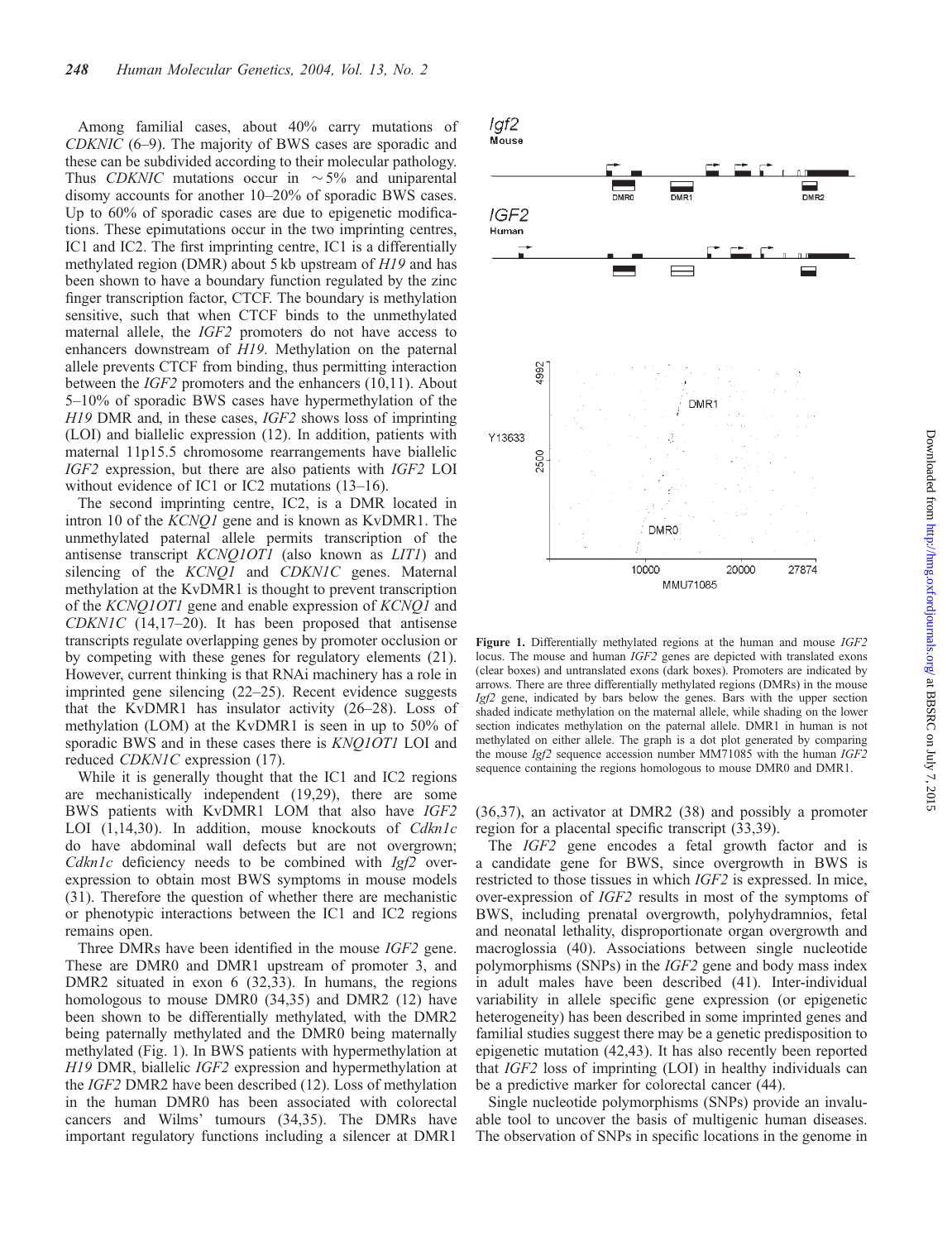association with observable traits has led to the identification of many candidate genes, as well as key regulatory elements in multigenic diseases. Here we describe SNP analyses in the differentially methylated regions of the IGF2 gene and show that four SNPs in the DMR0 region are in linkage disequilibrium such that only three haplotypes are present in humans. Haplotype analyses in a control population and a cohort of BWS patients uncovered an association with SNPs at the IGF2 DMR0 and BWS, which persisted in a subgroup of patients with loss of methylation in the KvDMR1.

## RESULTS

## Genetic variation in conserved sequences of differentially methylated regions of the IGF2 gene

Regulatory regions important for imprinted gene expression are likely to be conserved. Figure 1 depicts the three differentially methylated regions of the mouse and corresponding regions in the human IGF2 gene. Previous sequencing of the intragenic IGF2 DMR2 in a cohort of BWS and controls showed no sequence variation in the DMR2, apart from the known polymorphic Apa1 site (45). Dot plot sequence alignment between human and mouse IGF2 was used to identify sequences within DMR1 and DMR0 with  $>65\%$  homology (Fig. 1B). No variation was found in the DMR1 after 20 DNA samples from unrelated individuals were sequenced (data not shown), suggesting that there are no frequent sequence variations present in this region. By contrast, a high degree of variation was detected in a 626 bp DMR0 homology region. Human DMR0 is located between exons 2 and 3 and has  $>65\%$ sequence conservation between mouse and human in the 600 bp immediately adjacent to exon 2. Four SNPs were detected in this region. These were at nucleotide positions 123, 358, 382 and 402 in the GenBank sequence Y13633. The SNPs were designated T123C, G358A, T382G and A402G to indicate the variant alleles at each nucleotide position. G358A is a known Msp1 polymorphism.

#### Linkage disequilibrium between SNPs in IGF2 DMR0

A total of 120 DNA samples from unrelated individuals [40 random human control DNA samples obtained from the European collection of cell cultures (ECACC), plus 20 normal Caucasian laboratory controls and 60 placental DNA samples from a collection of Caucasian families] were genotyped for the SNPs in DMR0. Allele frequencies at each SNP were T123C  $(T = 0.34, C = 0.66), G358A (G = 0.33, A = 0.67), T382G$  $(T = 0.23, G = 0.77)$  and A402G (A = 0.46, G = 0.54). The genotype frequencies at each SNP were T123C (TT =  $0.15$ ,  $TC = 0.39$ ,  $CC = 0.46$ ), G358A (GG = 0.15, GA = 0.37,  $AA = 0.49$ ), T382G (TT = 0.63, TG = 0.28, GG = 0.09) and A402G (AA = 0.38, AG = 0.31, GG = 0.31). These genotype frequencies did not differ significantly from frequencies expected under Hardy–Weinberg equilibrium with the exception of A402G, which displayed a high degree of homozygosity for both the G and A alleles  $(P = 0.0003)$ .

Haplotypes could be assigned to 62 samples that were homozygous for all four SNPs, and only the following three haplotypes, TGTA  $(n = 17)$ , CATG  $(n = 35)$  and CAGA  $(n = 10)$  were observed. The remainder of the samples were heterozygous for the first two plus either the third or fourth SNP or heterozygous at the last two SNPs. (i.e. no individuals in the control population were heterozygous for all four SNPs or for only one SNP). In order to examine whether any further haplotypes were present, allele specific sequencing of 30 samples heterozygous at two or three loci was performed. In this analysis it was confirmed that the DMR0 SNPs were nonrandomly associated, such that only the TGTA, CATG and CAGA haplotypes, out of 16 possible SNP haplotypes, were present. Pairwise linkage disequilibrium (LD) analyses were done on the 62 samples that were homozygous for all four SNPs, plus the 30 samples where the haplotypes were confirmed (184 chromosomes). In this small sample, SNPs T123C and G358A were found to be in linkage disequilibrium with each other ( $D' = 1.00$ ), such that a T at T123C was always associated with a G at G358A and a C at T123C was always associated with an A at G358A. Thus it is possible to assign a DMR0 haplotype based on two SNPs, (SNP T123C or G358A, plus either T382G or A402G). In our studies we looked at all four SNPs. This result suggests that the DMR0 represents a haplotype block, more SNPs along the locus needs to be analyzed in order to determine the extent of this haplotype block at the IGF2 locus.

## DMR0 haplotype analyses in BWS patients

A cohort of 73 sporadic BWS patients was genotyped for the DMR0 haplotypes. Table 1 gives the individual SNP and haplotype frequencies (total chromosomes: controls,  $n = 236$ , and patients,  $n = 146$ ). There was no significant difference in the frequency of the T123C and G358A SNPs between our controls and cohort of BWS patients. There was a significant increase in the frequency of the A allele at A402G ( $P = 0.008$ ) and a significant increase in the frequency of the G allele at T382G ( $P = 0.006$ ) in the patient cohort compared to controls. Twenty five patients were homozygous for all four alleles, with again the following three haplotypes TGTA  $(n = 8)$ , CATG  $(n = 7)$  and CAGA  $(n = 10)$ . As seen in the controls, the heterozygous patients were heterozygous for the first two plus either the third or fourth SNP or heterozygous at the last two SNPs. Allele specific sequencing was carried out on 32 of the heterozygous patient samples to confirm that no further haplotypes were present in the BWS population. Haplotypes were assigned to the heterozygous individuals on the basis of the linkage disequilibrium observed in the control population and the allele specific sequencing. There was a significantly altered distribution of TGTA, CATG and CAGA haplotypes  $(P = 0.007)$  in the BWS patients compared to the controls, such that the ratio of CAGA and CATG haplotypes is different in the BWS population, with CAGA being increased and CATG being reduced. The incidence of the TGTA haplotype was not changed. These results indicate that the T382G SNP (CAGA haplotype) is associated with our cohort of BWS patients.

Our BWS cohort has been molecularly characterized and consisted of two subgroups: 44 patients with loss of methylation (LOM) at the KvDMR1 and 29 patients with mosaic uniparental disomy (UPD) for 11p15.5. Subset analyses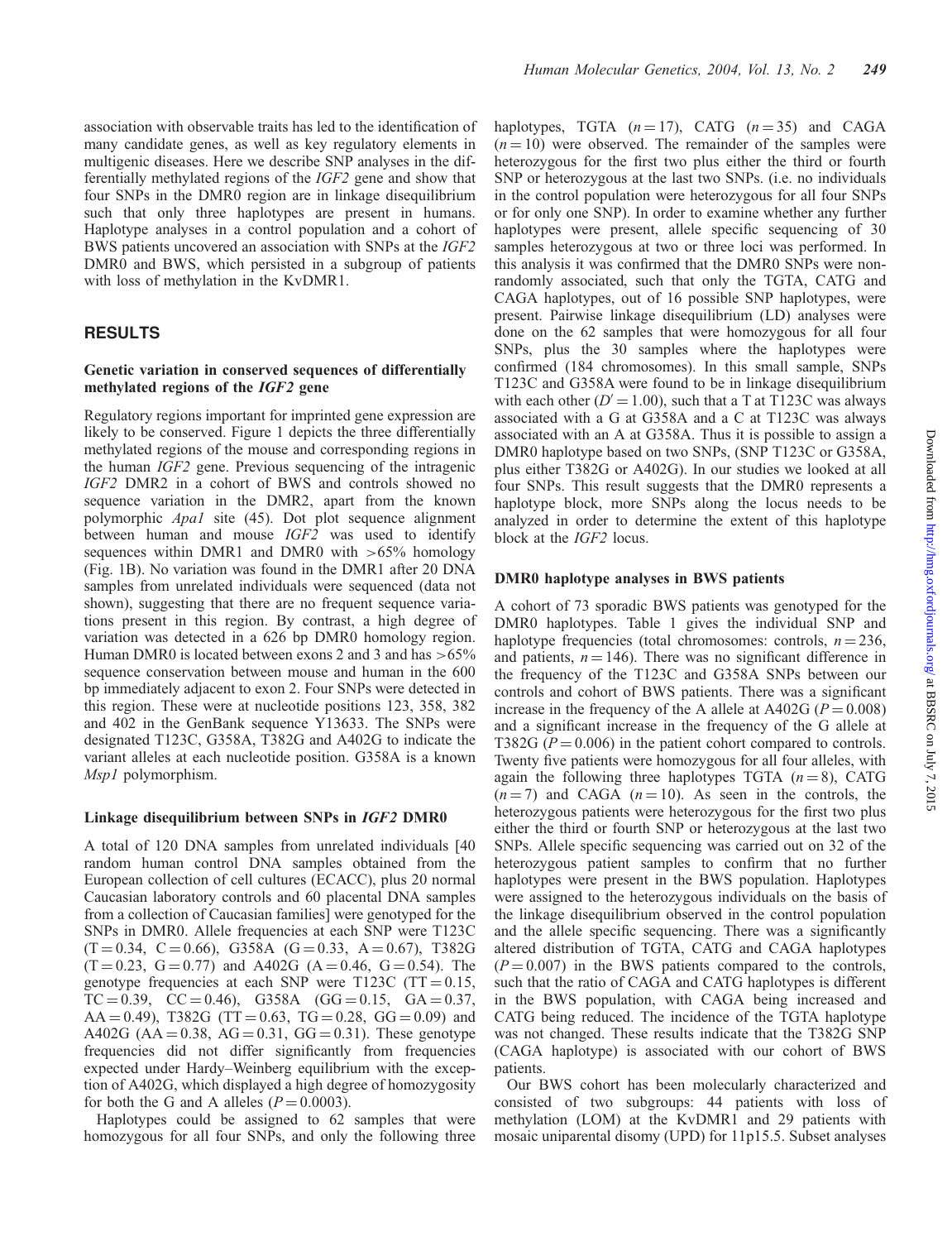| <b>SNPs</b>                                       |        | Controls<br>observed (expected)<br>$n = 118$  | <b>BWS</b><br>observed (expected)<br>$n = 73$  | $P$ -value                                                                                                     |
|---------------------------------------------------|--------|-----------------------------------------------|------------------------------------------------|----------------------------------------------------------------------------------------------------------------|
| T123C                                             | T<br>C | 79 (79.69)<br>157 (156.30)                    | 50 (49.36)<br>96 (96.69)                       | $P = 0.87$<br>$OR = 0.966$<br>CI $0.623 - 1.493$                                                               |
| G358A                                             | G<br>А | 79 (79.69)<br>157 (156.30)                    | 50 (49.36)<br>96 (96.69)                       | $P = 0.87$<br>$OR = -0.034$<br>$CI$ 0.47–0.40                                                                  |
| T382G                                             | T<br>G | 184 (172.36)<br>52 (63.63)                    | 95 (106.63)<br>51 (39.36)                      | $P = 0.006$<br>$OR = 0.526$<br>CI $0.333 - 0.833$                                                              |
| A402G                                             | А<br>G | 131 (143.33)<br>105(92.67)                    | 101 (88.67)<br>45 (57.33)                      | $P = 0.008$<br>$OR = 1.787$<br>$CI$ 1.164-2.780                                                                |
| Haplotypes<br>TGTA<br>CATG<br>CAGA<br>Chromosomes |        | 79 (79.70)<br>105(92.67)<br>52 (63.63)<br>236 | 50 (49.308)<br>45 (57.33)<br>51 (39.37)<br>146 | $P = 0.899$<br>$P = 0.038$<br>$P = 0.018$<br>$P = 0.007$ (overall difference in<br>distribution of haplotypes) |

Table 1. Comparison of DMR0 SNPs and haplotypes in controls and BWS patients

 $n =$ number of patients. P-values for individual SNPs and haplotypes were calculated by Fisher's exact test. Expected frequencies depended on the marginal totals in either  $2 \times 2$  contingency tables (allele frequencies) or  $2 \times 3$  contingency tables (haplotype frequencies). OR is the estimate of odds ratio calculated by asymptotic analysis using chi-squared test,  $CI =$  asymptotic 95% confidence interval. P-values for overall difference in haplotype distribution between control and patients were calculated by chi square test.

were carried out to see if we could detect a significant association between the CAGA haplotype and patients with either UPD or KvDMR1 LOM.

The KvDMR1 LOM cohort (88 chromosomes) compared to the controls still showed a significant difference in haplotype distribution ( $P = 0.013$ ), with the T382G variant defining the CAGA haplotype still increased  $(P = 0.009)$  and the A402G variant defining the CATG haplotype reduced  $(P = 0.015)$ (Table 2). These results show that the CAGA haplotype is associated with BWS patients that have loss of methylation at KvDMR1. The haplotype distribution in the KvDMR1 LOM cases was TGTA (30), CATG (26) and CAGA (32). There were 12 patients homozygous for the haplotypes TGTA  $(n=5)$ , CATG  $(n = 2)$  and CAGA  $(n = 5)$ . The homozygous frequencies were as expected under Hardy–Weinberg equilibrium for the observed allele frequencies. Only six cases in our cohort of KvDMR1 LOM patients were informative for IGF2 LOI, five of these cases had the CAGA haplotype.

In the UPD group, the constitutive and disomic haplotypes could be distinguished (see Materials and Methods). A homozygous result in the UPDs could potentially reflect a constitutive homozygote or a high percentage of disomy. Table 3 shows that 10 out of the 13 homozygous cases in this cohort had a high average ratio of UPD to normal cells. Five cases showed equal ratios for heterozygous SNPs and these cases all had a UPD to normal ratio of  $\leq$ 4.5, suggesting that we could be sampling either the disomic cell line (UPD ratio  $>4.5$ ) or the normal cell line (UPD  $\leq$ 4.5) in these cases. We decided to exclude the homozygous cases with UPD ratios >5 so as to assign unequivocal constitutive haplotypes to the UPD patients. Thus constitutive haplotype distribution in the UPD patients was TGTA (16), CATG (11) and CAGA (13). This distribution did not differ significantly from the control  $(P = 0.11)$  and although the CATG haplotype was significantly reduced compared to controls  $(P = 0.04)$ , the CAGA haplotype was not significantly increased  $(P = 0.15)$  (Table 2). The removal of nine homozygous UPD patients from the total patient population resulted in the BWS haplotype distribution totals being TGTA (46), CATG (37) and CAGA (45), which is still significantly different from the control population ( $P = 0.005$ ), and with the CATG haplotype significantly reduced  $(P = 0.004)$  and the CAGA haplotype significantly increased  $(P = 0.007)$ .

In 24 of the UPD samples it was possible to distinguish unequivocally the disomic haplotype, these included the 13 homozygous cases plus 11 heterozygous cases with one haplotype more prevalent than the other. The haplotype distribution in the disomic cells was TGTA (16), CATG (18) and CAGA (14). This distribution was not significantly different to the controls  $(P = 0.52)$  and interestingly did not enrich for the CAGA haplotype as the expressing haplotype.

Thus sub-analyses of the normal and disomic haplotypes in UPD patients do not show a significant association with any DMR0 haplotype. This is still a small sample and it is still possible that significant differences in haplotype ratios could be detected when more patients with UPD are added to the study.

To examine whether the DMR0 haplotypes had any effect on IGF2 transcription, we cloned the three different DMR0 haplotypes into a P3 luciferase construct (38), and assayed the effect that DMR0 sequences had on transcription. Transient transcription assays indicated slight but not significant enhancing activity for the TGTA haplotype, while the CAGA and CATG haplotypes had no effect on transcription (data not shown). Quantitative PCR was used to measure *IGF2* mRNA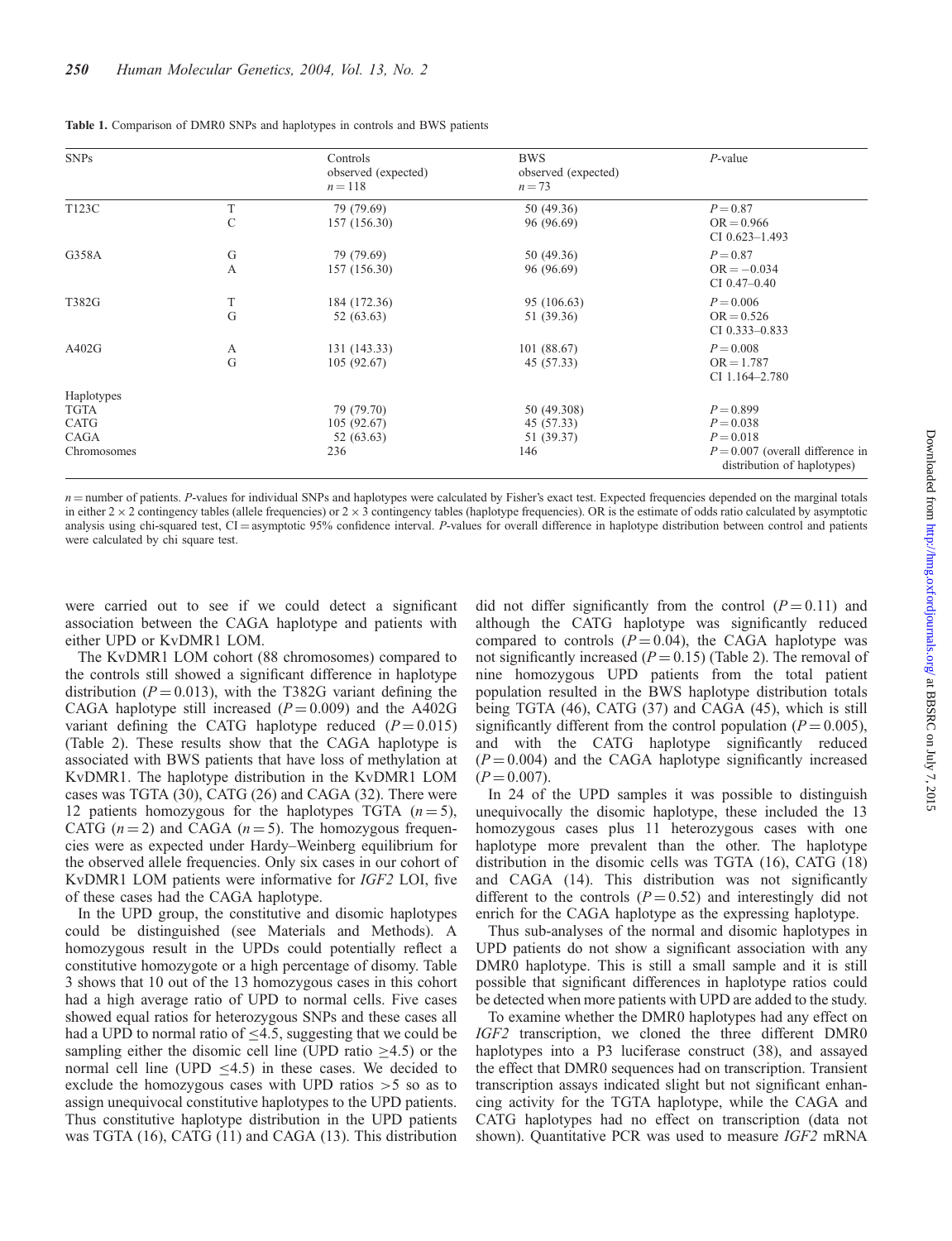|                                                                                                  | Controls<br>$n = 118$ | KvDMR1<br>LOM $n = 44$                              | <b>Total UPD</b><br>$n = 29$   | UPD normal<br>cell line $n = 20$                   | UPD disomy<br>cell line $n = 24$                   | Total<br>BWS <sup>a</sup> $n = 64$                  |
|--------------------------------------------------------------------------------------------------|-----------------------|-----------------------------------------------------|--------------------------------|----------------------------------------------------|----------------------------------------------------|-----------------------------------------------------|
| <b>TGTA</b>                                                                                      | 79                    | 30<br>$P = 0.92$<br>$OR = 0.97$<br>$(0.58 - 1.63)$  | 20                             | 16<br>$P = 0.4$<br>$OR = 0.82$<br>$(0.48 - 1.61)$  | 16<br>$P = 0.98$<br>$OR = 1.00$<br>$(0.52 - 1.94)$ | 46<br>$P = 0.64$<br>$OR = 0.92$<br>$(0.59-1.44)$    |
| <b>CATG</b>                                                                                      | 105                   | 26<br>$P = 0.015$<br>$OR = 1.91$<br>$(1.13 - 3.23)$ | 19                             | 11<br>$P = 0.04$<br>$OR = 1.79$<br>$(0.88 - 3.61)$ | 18<br>$P = 0.37$<br>$OR = 1.34$<br>$(0.71 - 2.53)$ | 37<br>$P = 0.004$<br>$OR = 1.90$<br>$(1.87 - 2.95)$ |
| CAGA                                                                                             | 52                    | 32<br>$P = 0.009$<br>$OR = 0.49$<br>$(0.28 - 0.84)$ | 19                             | 13<br>$P = 0.15$<br>$OR = 0.63$<br>$(0.28 - 1.29)$ | 14<br>$P = 0.29$<br>$OR = 0.69$<br>$(0.32 - 1.37)$ | 45<br>$P = 0.007$<br>$OR = 0.53$<br>$(0.33 - 0.86)$ |
| Chromosomes<br>$P$ -value versus controls <sup>b</sup><br>P-value versus KyDMR1 LOM <sup>b</sup> | 236                   | 88<br>$P = 0.013$                                   | 58<br>$P = 0.15$<br>$P = 0.88$ | 40<br>$P = 0.11$<br>$P = 0.81$                     | 48<br>$P = 0.52$<br>$P = 0.58$                     | 128<br>$P = 0.005$<br>$P = 0.98$                    |

#### Table 2. Haplotype distribution in BWS subgroups

 $n =$  the number of patients.

<sup>a</sup>Total BWS included the normal UPD cell line (i.e. constitutive haplotype), plus the KvDMR1 LOM cases. P-values for haplotypes were calculated by Fisher's exact test in  $2 \times 2$  contingency tables. OR is the estimate of odds ratio calculated by asymptotic analysis using chi-squared test, asymptotic 95% confidence interval given in brackets.<br><sup>b</sup>P values for over

 $P$ -values for overall difference in haplotype distribution between controls and patients were calculated by Fisher's exact test in  $2 \times 3$  contingency tables.

levels in seven control placental samples that were homozygous for the DMR0 haplotypes. At this level of analysis, high or low expression levels could not be associated with any particular haplotype (data not shown). However, this does not exclude effects at other developmental stages or tissues which are not easily accessible for human studies. If allelic variation at the DMR0 is not associated with variation in *IGF2* transcription, it still does not exclude an interaction between DMR0 haplotypes, IGF2 LOI and other epigenetic changes.

## **DISCUSSION**

Epigenetic alterations in IGF2 imprinting have been implicated in many BWS patients, but often the underlying causes are still unknown. Here we have investigated the possibility that genetic variants in the IGF2 gene might be associated with BWS. We discovered new SNPs in one of the differentially methylated regions in IGF2 which is conserved between mouse and human DMR0. Our cohort of sporadic BWS patients consisted of those with UPD and those with loss of methylation at KvDMR1. Together these groups constitute  $\sim$ 70–80% of sporadic BWS cases (1,3). We found a highly significant association between a specific IGF2 DMR0 haplotype (CAGA) and our BWS patients  $(P = 0.007)$ . This association is not significant in the subgroup with UPD ( $P = 0.15$ ), but is still highly significant in the subgroup of patients with IC2 epimutations ( $P = 0.013$ ). We cannot exclude that there are also associations between the CAGA haplotype and sporadic BWS patients with mutations within CDKN1C or with H19 imprinting lesions. However, these rare subgroups of BWS make up <10% of our sporadic patients, precluding an analysis of association because of small numbers. Notwithstanding, this is the first association discovered of genetic variants in IGF2 with BWS, and suggests that such variants interact with loss of methylation at IC2 to cause BWS.

DMR0 in *Igf2* was first discovered in the mouse as a maternally methylated DMR overlapping the placental-specific promoter P0 (33). LOI of P0 expression is associated with LOM at DMR0 (33). Evidence for the human *IGF2* DMR0 having a role in the regulation of *IGF2* imprinted expression comes from observations of hypomethylation of this region in Wilms' tumour and colorectal cancer and also in some normal healthy individuals that show relaxed imprinting at *IGF2*  $(34,35,42-44)$ . It has been proposed that the *IGF2* DMR0 is a methylation dependent silencer element that may be regulating IGF2 expression independently from the H19 DMR and that the regulation and maintenance of imprinted IGF2 expression does not depend entirely on the imprinting centres within the cluster (35). Biallelic IGF2 expression on its own is not enough to cause BWS or cancer and it is estimated that 10% of normal individuals have a constitutive loss of IGF2 imprinting. Therefore it is possible that the variants in DMR0 are associated with altered states of IGF2 expression or imprinting. Our preliminary results on determining expression levels of IGF2 in placentae with the different DMR0 haplotypes do not allow us to reject this hypothesis, since a comprehensive analysis of different IGF2 transcripts in different tissues could not be carried out. Equally, there were not enough patients with LOI of *IGF2* to establish or refute a connection with the DMR0 haplotypes. Nevertheless, an association of DMR0 haplotypes with *IGF2* levels would make biological sense, particularly because we still find this association in patients with loss of methylation at KvDMR1. Thus it is possible that LOM at KvDMR1 on its own does not result in the full spectrum of BWS symptoms but must be associated with particular IGF2 alleles described here for full expression of the phenotype. LOM at KvDMR1 leads to partial silencing of CDKN1C (17,18). BWS patients with CDKN1C mutations may also be associated with particular IGF2 haplotypes, but we could not test this due to the small number of sporadic cases with such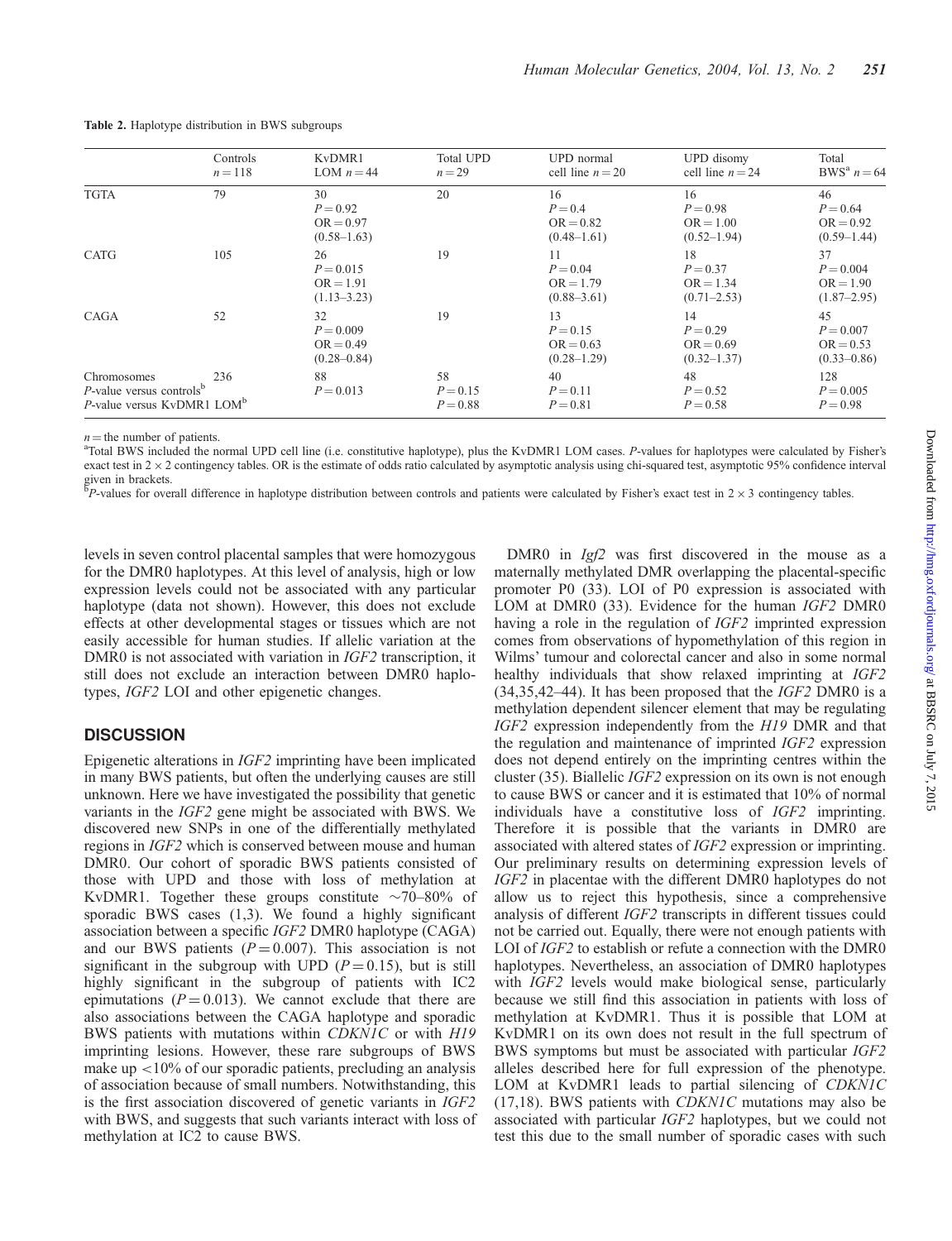#### Table 3. Genotype and mosaic UPD ratios

|                                  | Average ratio UPD to normal cells <sup>a</sup> |   |  |     |     |     |     |       |
|----------------------------------|------------------------------------------------|---|--|-----|-----|-----|-----|-------|
|                                  |                                                | O |  | 4.5 | 3.5 | 2.5 | 1.5 | Total |
| DMR0 genotype ratio <sup>b</sup> |                                                |   |  |     |     |     |     |       |
| Homozygous                       |                                                |   |  |     |     |     |     |       |
| Heterozygous                     |                                                |   |  |     |     |     |     |       |
| 80/20                            |                                                |   |  |     |     |     |     |       |
| 70/30                            |                                                |   |  |     |     |     |     |       |
| 50/50                            |                                                |   |  |     |     |     |     |       |
| Total                            |                                                |   |  |     |     |     |     | 29    |

a UPD normal ratio was determined by markers on chromosome 11. Up to five markers (see Materials and Methods) were tested in each case and the average ratio (paternal allele: maternal allele) was determined. The value '5' indicates that the ratio was large, (i.e. a very low value for the maternal peak).

b Genotype ratios were determined by examining peaks at the individual SNPs on sequence chromatograms. Homozygous genotypes showed no variation. Heterozygous genotypes showed varying peaks proportional to the mosaic UPD ratio.

mutations. In the mouse knockout of *Cdkn1c* there is placental hyperplasia and abdominal wall defects, but not pre- or postnatal overgrowth (46,47). Indeed this knockout needs to be combined with over-expression of Igf2 in order to obtain the full spectrum of BWS phenotypes (31).

An alternative explanation of the association between DMR0 SNPs and LOM at KvDMR1 is that this reflects a genetic predisposition to epimutation at IC2, as well as at IGF2. A genetic component to epimutation is evident in mice where strain dependent relaxation of imprinting of Kcnq1 was observed (48). In humans, a number of familial studies where kindred share loss of imprinting has been reported (43,49). Familial clustering of IGF2 LOI together with haplotype analyses of these families have indicated that the loss of imprinting is likely to be due to trans effects (43). However, in at least one family with heritable LOI of IGF2, the same maternal allele segregated with LOI, indicating a cis acting variant which predisposes individuals to LOI in this family. In our dataset it was not possible to rigorously investigate whether DMR0 haplotype was associated with the presence or absence of IGF2 LOI in BWS patients with KvDMR1 LOM as appropriate samples were only available from a subset of patients. However, we have found in preliminary studies some cases with KvDMR1 LOM and IGF2 LOI in which DMR0 was hypomethylated, suggesting the possibility of an association between DMR0 genotypes and epimutations at DMR0 leading to LOI. Clearly it would be of interest to know whether DMR0 haplotype was associated with the presence of DMR0 hypomethylation and IGF2 LOI in normal individuals and colorectal cancer cases.

A bioinformatics search to detect transcription factor binding sequences overlapping the SNP positions indicated that the T382G SNP overlapped the early developmental transcription factors forkhead box HNF3B(FOXA2), GATA-4 and LM02 binding sites. The CAGA haplotype would abolish these sites. HNF3B and GATA-4 have been shown to open compacted chromatin in vitro through specific transcription factor-histone interactions (50). Thus IGF2 alleles with the CAGA haplotype may tend to be more compacted and less easily remodelled making it resistant to imprinting erasure, reprogramming or maintenance of imprinting. Variation in susceptibility in chromatin remodelling may also explain why we could not show that the CAGA haplotype directly influences IGF2

transcription levels in normal placental tissue in a normal epigenetic environment.

Could DMR0 SNP variants also constitute a genetic predisposition to LOM at KvDMR1 which is about 500 kb away? It is generally recognized that many genetic associations may derive from linked markers, necessitating exploration of the haplotype structure at a given locus. The discovery of allelic variation in the DMR0 and the association of particular haplotypes with LOM at the distant KvDMR1 could imply regulatory elements that influence long range chromatin structures including methylation at the KvDMR1. Evidence for long range interactions between genes at this locus comes from transgenic studies in mice where expression of the Cdkn1c gene was shown to depend on enhancers as far as 250 kb downstream (51). In this study a BAC extending 250 kb downstream of the Cdkn1c gene and containing the Kcnq1ot1  $(lit1)$  gene could fully recapitulate embryonic  $Cdkn1c$  expression. However, differential methylation of Cdkn1c and the KvDMR1 could not be established after germline transmission of this BAC, suggesting that additional cis-regulatory elements outside the 250 kb region are required for methylation (51). An alternative explanation is that T382G, the defining SNP of the CAGA haplotype may be in linkage disequilibrium with another regulatory SNP closer to the KCNQ1 and its antisense KCNQ1OT1 (LIT1) gene. LD is more often a property of the chromosomal region than a sole reflection of the physical distances between these markers. The low amount of haplotype diversity in this region to the degree that only three haplotypes could be detected, infers that the DMR0 is situated within a region of low recombination (i.e. a haplotype block). The likelihood of the T382 SNP being in non-random association with a SNP closer to the KCNQ1 locus would depend on the extent of the haplotype block, which can be anything from 2 to 800 kb. Extensive analyses of the KCNQ1OT1 (LIT1) region for polymorphism was not carried out, however in 14 cases where there was information available on a SNP in the KCNQ1OT1 [SNP2 in (19)], this was independent of DMR0 SNPs.

Further work is required to identify the triggers for LOM at KvDMR1 and the significance of the role that the DMR0 haplotypes play in this process. Nevertheless, this work is the first to show an association between genetic and epigenetic variants in an imprinting cluster. Interactions between genetic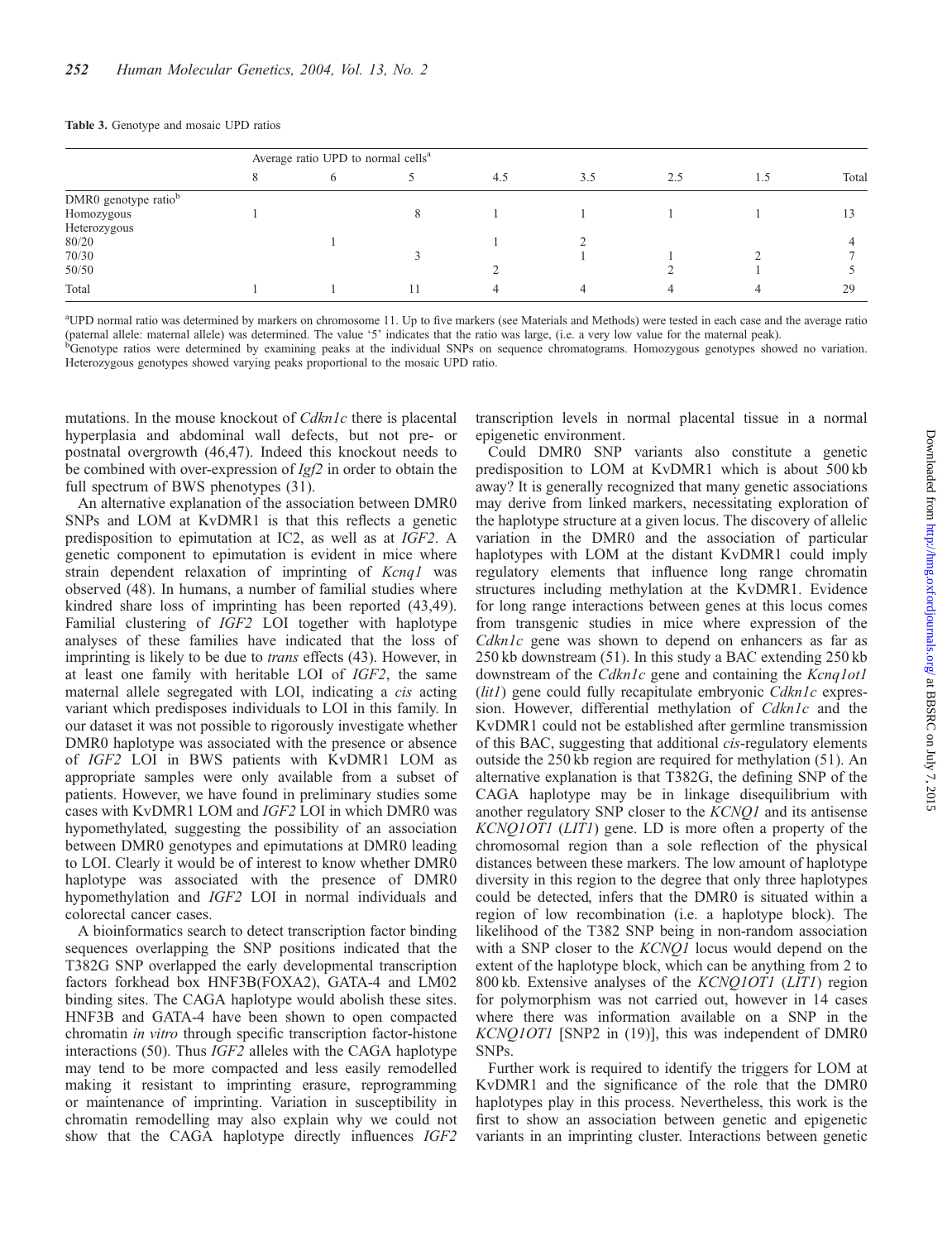## MATERIALS AND METHODS

#### Genomic DNA

epigenomic analysis.

Genomic DNA was isolated from either fibroblast or lymphoblast cell lines, placentae or the peripheral blood of patients and controls.

#### Normal control DNA samples

Forty control DNA samples were obtained from the EACC and consisted of third generation healthy Caucasian individuals from the UK and Ireland. (This is a collection of 500 lymphoblastoid cell lines derived from randomly selected Caucasian blood donors whose parents and grandparents were born in the UK or Ireland.) A further 20 DNA samples were from the peripheral blood samples taken from parents of children presenting for cystic fibrosis testing at the West Midlands Regional Genetics Centre at Birmingham Women's Hospital. Sixty DNA samples were extracted from placentae from a collection of families having a baby at Queen Charlotte's and Chelsea Hospital. These samples were a subset of a population of 250 white-background trios collected from families who have given written consent for parental blood and placental collection. The collection of samples has been approved by the joint Hammersmith Hospitals Trust and Imperial College Ethics Committee.

## Patient samples

A cohort of 44 sporadic BWS patients were selected on the basis of loss of methylation at the KvDMR1 determined as described previously (14,52) and by a bisulphite assay. The second cohort of 30 UPD patients were characterized on the basis of informative markers at the 11p15.5 locus (D11S2071, D11S4177, D11S1984, D11S4046, D11S1318, D11S4088, D11S1923 and D11S4146). All the BWS patients were collected in the UK.

#### Sequencing analysis

PCR products were synthesized from genomic DNA using DMR0 primers forward 5' CCTCTTTCTCCACTGTCCAGGA 3' and reverse 5'TTTCTCCTCAGTCTCCTGTCCAA 3'. The PCR reaction was carried out in a  $50 \mu l$  volume containing 25 ng genomic DNA, 50 pmol of each primer, 10 nmol dNTPs (Bioline),  $1 \times$  reaction buffer and 2 U of cloned *Pfu* Taq polymerase (Stratagene). PCR was carried out on a Stratagene Robocycler using the following conditions: initial denaturation at 95 $\degree$ C for 2 min, followed by a three step cycle (95 $\degree$ C for 1 min,  $47^{\circ}$ C for 30 sec,  $72^{\circ}$ C for 2 mins) for 45 cycles and a

final  $72^{\circ}$ C for 5 mins. The PCR product was purified using QIAquick PCR Purification Kit (Qiagen) to remove primers and dNTPs and then sequenced by an external sequencing service (Lark Technologies Inc., GRI-Genomics). The sequencing reaction could detect all four SNPs in one reaction, and since both forward and reverse sequencing was carried out on all the samples, there was no ambiguity using this method. Sequences were analyzed using Chromas 1.45 software (http:// www.technelysium.com.au) and the chromatogram of each sequence was examined visually in order to assess whether a SNP was homozygous or heterozygous.

In the UPD patients group, the constitutive and disomic haplotypes could be established by examining the amplitude of the chromatogram peaks at the various SNPs. Thus where a normal non-mosaic heterozygote would have equal amplitudes for both peaks, a UPD patient that is mosaic for disomic and constitutive heterozygous cell lines would show a larger peak for the disomic allele and this peak would be consistent at all four SNPs. The amplitude depends on the percentage of mosaicism and a homozygous result could potentially reflect a constitutive homozygote or a high percentage of disomy.

## Allele specific sequencing to determine haplotypes

PCR products were cloned into PCR 2.1 cloning vectors (Invitrogen) prior to sequencing and up to six independent bacterial clones sequenced per patient or control sample.

## Luciferase assays

Reporter constructs were made using TGTA, CAGA and CATG haplotype sequences obtained from the cloned PCR products from the allele specific sequencing experiments. The DMR0 haplotypes were cloned upstream to the mouse  $Igf2$ promoter 3 in a luciferase construct and the luciferase assays were performed in triplicate in a HEK 392 cell line as previously described (38).

## Quantitative real time PCR assays

cDNA samples was extracted from seven placentae which were homozygous for the CAGA (two samples), CATG (two samples) and TGTA (three samples) haplotypes. Real time PCR was carried out using Applied Biosystems ABI Prism 7700, and SYBR Green master mix (Applied Biosystems) in a 25  $\mu$ l reaction and standard cycling conditions of 50 $\degree$ C, 2 min, 95 $\degree$ C, 10 min followed by 40 cycles of 95 $\degree$ C,15 s and 60 $\degree$ C, 1 min. IGF2 primers were forward: GAA ACA ATT GGC AAA ATA AAG G and reverse CCA GTT TAC CCT GAA AAT TCC. GAPDH primers were forward: GAA GGT GAA GGT CGG AGT C and reverse GAA GAT GGT GAT GGG ATT C. These primers were used at concentrations of IGF2 forward and reverse 400 nmol, GAPDH forward and reverse 80 nmol. The relative quantification of IGF2 to GAPDH was done using a relative standard curve method as described in the ABI Prism 7700 user manual.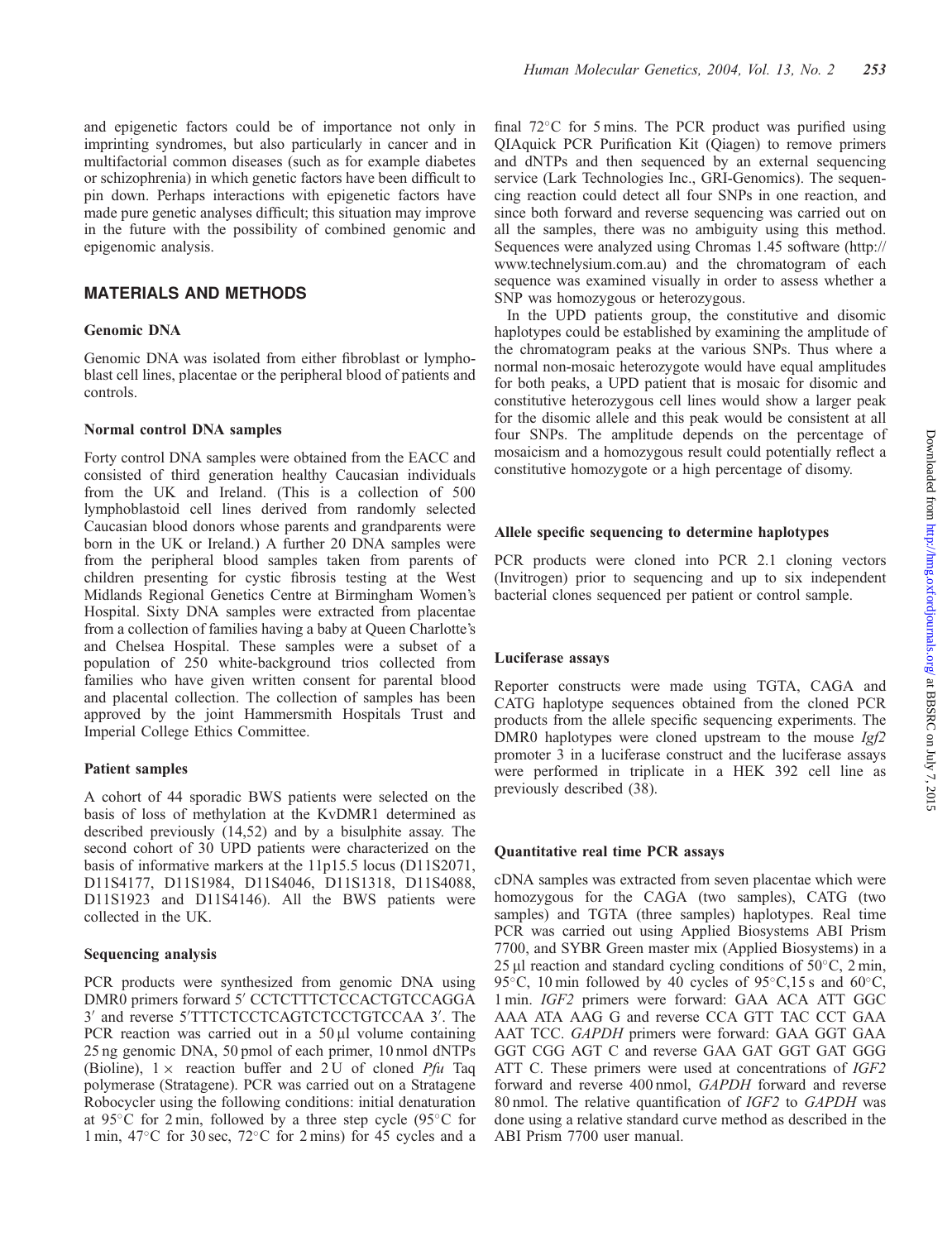#### Statistical analysis

Chi square tests and Fisher's exact analysis for  $2 \times 2$ contingency tables (conditional on marginal totals) were set up for individual SNP frequencies. Odds ratios and confidence intervals were calculated from the same  $2 \times 2$  contingency tables. Similarly, the overall difference between haplotype distributions in case and controls was studied using  $2 \times 3$ contingency tables. For linkage disequilibrium studies the method of Taillon-Miller (53) was used to make intermarker LD (pairwise) comparisons and to determine the normalized coefficient of disequilibrium  $D'$ . LD was calculated using individuals homozygous for all four SNPs (92 individuals,  $n = 184$  chromosomes). Composite linkage disequilibrium was analyzed using GDA software (available at http://lewis.eeb. uconn.edu/lewishome).

## ACKNOWLEDGEMENTS

We are grateful to Bryan Barrat, Clive Petry and Eurof Walter for helpful statistical discussions; Sayeda Abu-Amero for technical assistance; Fatima Santos, Andrea Riccio and Gavin Kelsey for reading the manuscripts and Dirk Prawitt for helpful discussion. Work on this manuscript was funded by the CR-UK and the MRC.

#### REFERENCES

- 1. Maher, E.R. and Reik, W. (2000) Beckwith–Wiedemann syndrome: imprinting in clusters revisited. J. Clin. Invest., 105, 247–252.
- 2. Reik, W. and Maher, E.R. (1997) Imprinting in clusters: lessons from Beckwith–Wiedemann syndrome. Trends Genet., 13, 330–334.
- 3. Weksberg, R., Smith, A.C., Squire, J. and Sadowski, P. (2003) Beckwith– Wiedemann syndrome demonstrates a role for epigenetic control of normal development. Hum. Mol. Genet., 12, R61-68.
- 4. Schofield, P.N., Joyce, J.A., Lam, W.K., Grandjean, V., Ferguson-Smith, A., Reik, W. and Maher, E.R. (2001) Genomic imprinting and cancer; new paradigms in the genetics of neoplasia. Toxicol. Lett., 120, 151–160.
- 5. Feinberg, A.P., Oshimura, M. and Barrett, J.C. (2002) Epigenetic mechanisms in human disease. Cancer Res., 62, 6784–6787.
- 6. O'Keefe, D., Dao, D., Zhao, L., Sanderson, R., Warburton, D., Weiss, L., Anyane-Yeboa, K. and Tycko, B. (1997) Coding mutations in p57KIP2 are present in some cases of Beckwith-Wiedemann syndrome but are rare or absent in Wilms tumors. Am. J. Hum. Genet., 61, 295–303.
- 7. Hatada, I., Nabetani, A., Morisaki, H., Xin, Z., Ohishi, S., Tonoki, H., Niikawa, N., Inoue, M., Komoto, Y., Okada, A. et al. (1997) New p57KIP2 mutations in Beckwith-Wiedemann syndrome. Hum. Genet., 100, 681–683.
- 8. Hatada, I., Ohashi, H., Fukushima, Y., Kaneko, Y., Inoue, M., Komoto, Y., Okada, A., Ohishi, S., Nabetani, A., Morisaki, H. et al. (1996) An imprinted gene p57KIP2 is mutated in Beckwith-Wiedemann syndrome. Nat. Genet., 14, 171–173.
- 9. Lam, W.W., Hatada, I., Ohishi, S., Mukai, T., Joyce, J.A., Cole, T.R., Donnai, D., Reik, W., Schofield, P.N. and Maher, E.R. (1999) Analysis of germline CDKN1C (p57KIP2) mutations in familial and sporadic Beckwith–Wiedemann syndrome (BWS) provides a novel genotypephenotype correlation. J. Med. Genet., 36, 518-523.
- 10. Hark, A.T., Schoenherr, C.J., Katz, D.J., Ingram, R.S., Levorse, J.M. and Tilghman, S.M. (2000) CTCF mediates methylation-sensitive enhancerblocking activity at the H19/Igf2 locus. Nature, 405, 486–489.
- 11. Bell, A.C. and Felsenfeld, G. (2000) Methylation of a CTCF-dependent boundary controls imprinted expression of the Igf2 gene. Nature, 405, 482–485.
- 12. Reik, W., Brown, K.W., Schneid, H., Le Bouc, Y., Bickmore, W. and Maher, E.R. (1995) Imprinting mutations in the Beckwith-Wiedemann syndrome suggested by altered imprinting pattern in the IGF2-H19 domain. Hum. Mol. Genet., 4, 2379–2385.
- 13. Joyce, J.A., Lam, W.K., Catchpoole, D.J., Jenks, P., Reik, W., Maher, E.R. and Schofield, P.N. (1997) Imprinting of IGF2 and H19: lack of reciprocity in sporadic Beckwith-Wiedemann syndrome. Hum. Mol. Genet., 6, 1543–1548.
- 14. Smilinich, N.J., Day, C.D., Fitzpatrick, G.V., Caldwell, G.M., Lossie, A.C., Cooper, P.R., Smallwood, A.C., Joyce, J.A., Schofield, P.N., Reik, W. et al. (1999) A maternally methylated CpG island in KvLQT1 is associated with an antisense paternal transcript and loss of imprinting in Beckwith– Wiedemann syndrome. Proc. Natl Acad. Sci. USA, 96, 8064–8069.
- 15. Catchpoole, D., Lam, W.W., Valler, D., Temple, I.K., Joyce, J.A., Reik, W., Schofield, P.N. and Maher, E.R. (1997) Epigenetic modification and uniparental inheritance of H19 in Beckwith-Wiedemann syndrome. J. Med. Genet., 34, 353–359.
- 16. Brown, K.W., Villar, A.J., Bickmore, W., Clayton-Smith, J., Catchpoole, D., Maher, E.R. and Reik, W. (1996) Imprinting mutation in the Beckwith-Wiedemann syndrome leads to biallelic IGF2 expression through an H19-independent pathway. Hum. Mol. Genet., 5, 2027–2032.
- 17. Diaz-Meyer, N., Day, C.D., Khatod, K., Maher, E.R., Cooper, W., Reik, W., Junien, W., Graham, G., Algar, E., Der Kaloustian, V.M. et al. (2003) Silencing of CDKN1C (p57KIP2) is associated with hypomethylation at KVDMR1 in Beckwith-Wiedemann syndrome. J. Med. Genet., 40, 797–801.
- 18. Horike, S., Mitsuya, K., Meguro, M., Kotobuki, N., Kashiwagi, A., Notsu, T., Schulz, T.C., Shirayoshi, Y. and Oshimura, M. (2000) Targeted disruption of the human LIT1 locus defines a putative imprinting control element playing an essential role in Beckwith-Wiedemann syndrome. Hum. Mol. Genet., 9, 2075–2083.
- 19. Lee, M.P., DeBaun, M.R., Mitsuya, K., Galonek, H.L., Brandenburg, S., Oshimura, M. and Feinberg, A.P. (1999) Loss of imprinting of a paternally expressed transcript, with antisense orientation to KVLQT1, occurs frequently in Beckwith-Wiedemann syndrome and is independent of insulin-like growth factor II imprinting. Proc. Natl Acad. Sci. USA, 96, 5203–5208.
- 20. Fitzpatrick, G.V., Soloway, P.D. and Higgins, M.J. (2002) Regional loss of imprinting and growth deficiency in mice with a targeted deletion of KvDMR1. Nat. Genet., 32, 426–431.
- 21. Reik, W. and Constancia, M. (1997) Genomic imprinting. Making sense or antisense? Nature, 389, 669–671.
- 22. Grewal, S.I. and Moazed, D. (2003) Heterochromatin and epigenetic control of gene expression. Science, 301, 798–802.
- 23. Jenuwein, T. (2002) Molecular biology. An RNA-guided pathway for the epigenome. Science, 297, 2215–2218.
- 24. Seitz, H., Youngson, N., Lin, S.P., Dalbert, S., Paulsen, M., Bachellerie, J.P., Ferguson-Smith, A.C. and Cavaille, J. (2003) Imprinted microRNA genes transcribed antisense to a reciprocally imprinted retrotransposon-like gene. Nat. Genet., 34, 261–262.
- 25. Hall, I.M., Shankaranarayana, G.D., Noma, K., Ayoub, N., Cohen, A. and Grewal, S.I. (2002) Establishment and maintenance of a heterochromatin domain. Science, 297, 2232–2237.
- 26. Thakur, N., Kanduri, M., Holmgren, C., Mukhopadhyay, R. and Kanduri, C. (2003) Bidirectional silencing and DNA methylation-sensitive methylation-spreading properties of the Kcnq1 imprinting control region map to the same regions. J. Biol. Chem., 278, 9514–9519.
- 27. Du, M., Beatty, L.G., Zhou, W., Lew, J., Schoenherr, C., Weksberg, R. and Sadowski, P.D. (2003) Insulator and silencer sequences in the imprinted region of human chromosome 11p15.5. Hum. Mol. Genet., 12, 1927–1939.
- 28. Kanduri, C., Fitzpatrick, G., Mukhopadhyay, R., Kanduri, M., Lobanenkov, V., Higgins, M. and Ohlsson, R. (2002) A differentially methylated imprinting control region within the Kcnq1 locus harbors a methylationsensitive chromatin insulator. J. Biol. Chem., 277, 18106-18110.
- 29. Feinberg, A.P. (2000) The two-domain hypothesis in Beckwith-Wiedemann syndrome. J. Clin. Invest., 106, 739-740.
- 30. Sperandeo, M.P., Ungaro, P., Vernucci, M., Pedone, P.V., Cerrato, F., Perone, L., Casola, S., Cubellis, M.V., Bruni, C.B., Andria, G. et al. (2000) Relaxation of insulin-like growth factor 2 imprinting and discordant methylation at KvDMR1 in two first cousins affected by Beckwith– Wiedemann and Klippel–Trenaunay–Weber syndromes. Am. J. Hum. Genet., 66, 841–847.